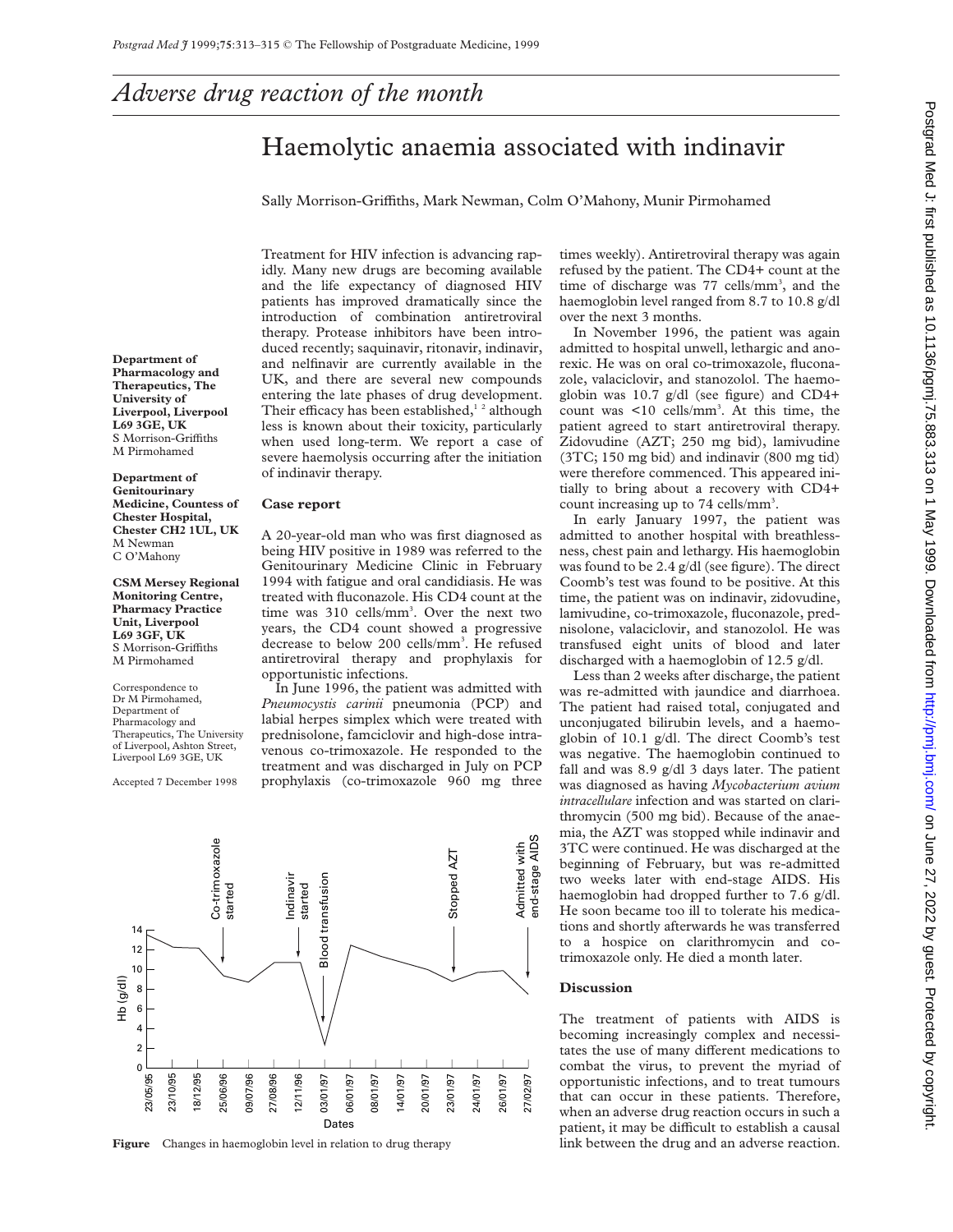In trying to decide whether a particular drug has caused an adverse reaction, various factors should be evaluated, including the temporal relationship between the start of the drug and onset of the reaction, the type of reaction, effect of drug withdrawal and whether there have been any previous reports of the reaction.

Of the drugs the patient was taking, co-trimoxazole can cause haemolysis, although this usually occurs in patients with glucose-6 phosphate dehydrogenase deficiency. The patient in this case had been taking cotrimoxazole for many months and his haemoglobin had remained stable at around 10 g/dl suggesting that this was not the cause. AZT has been reported to cause chronic anaemia, but not haemolysis.3 None of the other drugs has been reported to cause haemolysis apart from one report of Coomb's positive haemolytic anaemia with stanozolol on the Medicines Control Agency (MCA)/ Committee on Safety of Medicines (CSM) database.

There have been a number of cases of haemolytic anaemia with indinavir reported world-wide but at the time of this patient's death the suspected link was not recognised. In May 1997, a letter was sent by the MCA to doctors working with HIV-infected individuals, warning of the possibility of haemolytic anaemia with indinavir.4 Indinavir was started 6 weeks prior to the patient's admission to hospital with Coomb's positive haemolytic anaemia (haemoglobin level 2.5 g/dl). The patient was transfused and indinavir was continued because its role was not recognised. The haemoglobin level continued to fall while the patient was on indinavir, the last recorded level being 7.6 g/dl, compared to a level of 12.5 g/dl following transfusion 6 weeks previously. We now consider that indinavir was responsible for the acute episode of haemolysis initially observed in the patient, although we cannot completely exclude other disease-related factors, including lymphoid malignancies and bacterial infections (although none were diagnosed at the time), or indeed HIV infection itself, as causative factors. In the later stages of the disease, the patient was extremely ill, which may have contributed to the slow decrease in the haemoglobin level.

The mechanism of haemolysis associated with indinavir is unknown. It is important to note that mild hyperbilirubinaemia, predominantly an elevation of unconjugated bilirubin, has been reported in 10% of patients (Summary of Product Characteristics), which may partly be indicative of sub-clinical haemolysis. A positive direct Coomb's test in this patient at the time of the haemolysis suggests an immune mechanism. In general, drug-induced immune haemolysis may be due to one of three mechanisms,<sup>5 6</sup> which are not mutually exclusive:

- autoimmune, where the immune response is directed towards a red cell auto-antigen, such as is seen with methyl dopa
- + drug adsorption where the drug by acting as a hapten binds to the red cell surface and

## **Summary points**

- + HIV-positive patients are usually on multiple drug therapy which increases the chances of adverse drug reactions and interactions
- antiretroviral compounds are often novel chemical entities whose full toxicology profile is unknown at the time of their marketing. Thus, it is important to report any suspected adverse drug reactions to these compounds; this will help in improving the benefit to risk ratio of these drugs
- + HIV-positive patients often have a higher incidence of adverse reactions to drugs such as co-trimoxazole; the reasons for this are unclear
- $\bullet$  indinavir, a protease inhibitor, can cause unconjugated hyperbilirubinaemia in 10% of patients, and has also been associated with red blood cell haemolysis

this is recognised as being antigenic; this has been described with penicillin

• immune complex mechanism where the drug binds to an antibody forming an immune complex which subsequently attaches to the red cell surface, resulting in activation of complement and intravascular haemolysis.

In this patient, the direct Coomb's test was positive with both anti-IgG and anti-C3 reagents which suggests that drug adsorption may have been responsible for the haemolysis. 6 Clearly, this would need to be defined by specific laboratory tests, especially since it is known that several mechanisms may be operating in the same patient at the same time. $56$ 

Spontaneous reporting of suspected adverse drug reactions is lower from doctors working in medical specialties than from general practitioners. <sup>7</sup> This is also true of HIV medicine: between July 1996 and July 1997, there were only 91 reports in the UK for all anti-HIV drugs. At the time of reporting, the MCA/CSM had received three reports of indinavir-associated haemolysis from the UK. Many new chemical entities are being developed for treatment of HIV, and at the time of marketing, data on their safety are limited. Taken together with the inherent susceptibility of this patient group, it is important to report any suspected adverse reactions to anti-HIV drugs, despite the difficulties that may be experienced in assigning causality, as exemplified by the patient described in this report. In order to maximise our understanding of drug safety in these patients and to improve reporting, an extension of the Yellow Card Scheme (using blue reporting cards) has recently been launched in the UK by the MCA/CSM in collaboration with the MRC HIV Clinical Trials Centre. <sup>7</sup> Spontaneous reporting schemes form the cornerstone of post-marketing surveillance for all drugs. In the HIV field, the recent description of unexpected adverse effects such as haemolysis with indinavir and diabetes with protease inhibitors highlights the importance that such schemes may have in reducing the morbidity associated with drug treatment.